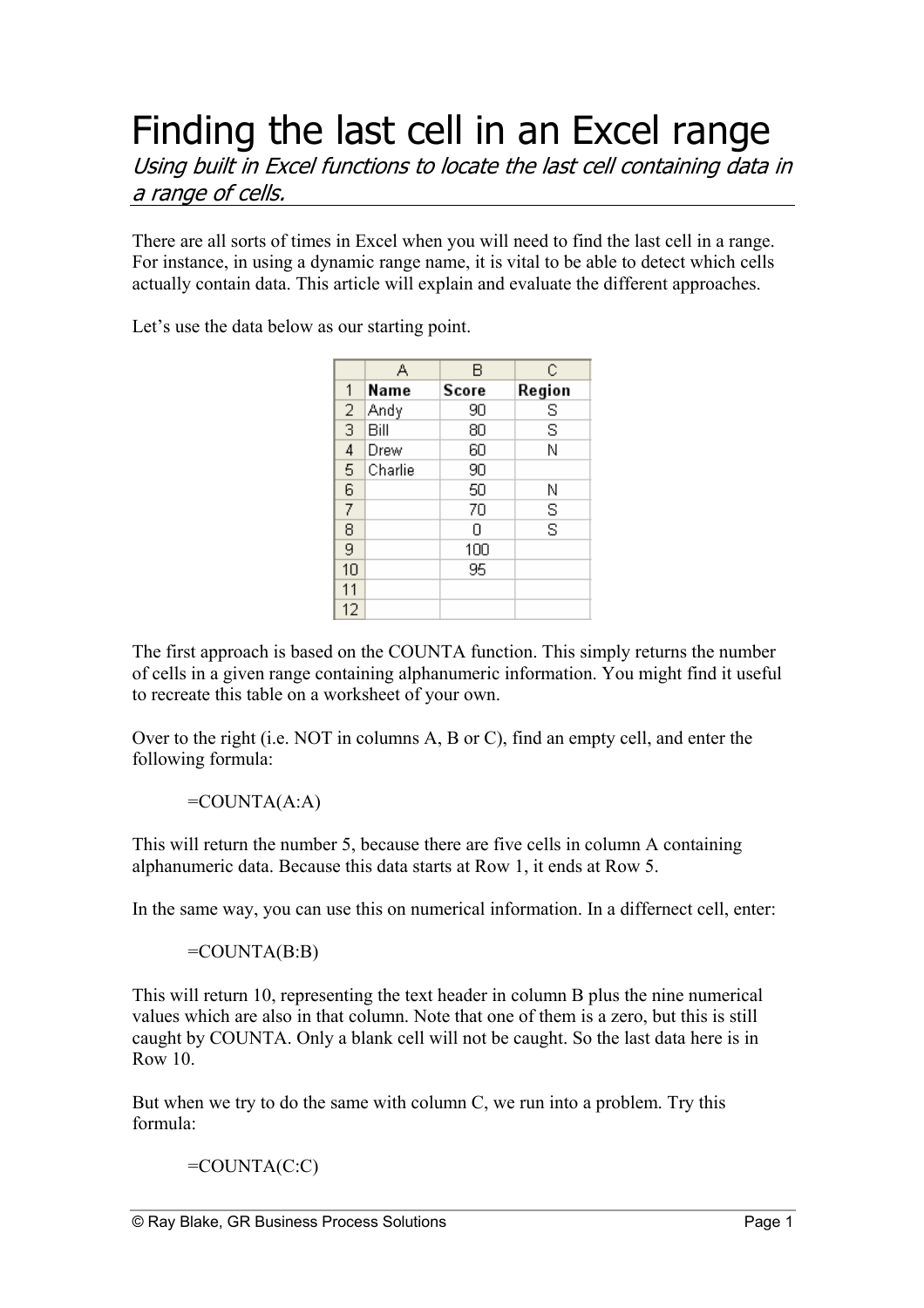This formula returns 7, although the data continues down to Row 8. The problem is, of course, that blank cell in C5. And here we find the limitation of the COUNTA method. If you suspect your list of values might contain blanks, you should avoid it, because it will tell you how many cells contain data, but not necessarily the location of the last one that does.

Let's instead look at a different approach, based on the MATCH function. MATCH is used normally to find the position of a value within a given range.

To try this out, in an empty cell on your sheet, type in:

=MATCH("Drew",A:A)

This returns the number 4, because the  $4<sup>th</sup>$  cell in the range contains the value "Drew". Change the formula now, though, to this:

=MATCH("Charlie",A:A)

I'll bet you were expecting this formula to return 5, because Charlie is in the  $5<sup>th</sup>$  cell in the range. But it actually returns 3. What's going on?

The answer is because the MATCH function has an optional third argument. In full, the format for this command is:

MATCH(lookup value,lookup array,match type)

Of course, "lookup value" is what we want to find, and "lookup array" is the range in which we want to look. Both these arguments are needed in any MATCH formula. But what of the third argument? Here's what Office Help has to say:

**Match type** is the number -1, 0, or 1. Match type specifies how Microsoft Excel matches lookup value with values in lookup array.

- If match type is 1, MATCH finds the largest value that is less than or equal to lookup value. Lookup array must be placed in ascending order: ...-2, -1, 0, 1, 2, ..., A-Z, FALSE, TRUE.
- If match type is 0, MATCH finds the first value that is exactly equal to lookup value. Lookup array can be in any order.
- If match type is -1, MATCH finds the smallest value that is greater than or equal to lookup value. Lookup array must be placed in descending order: TRUE, FALSE, Z-A,...2, 1, 0, -1, -2,..., and so on.
- If match\_type is omitted, it is assumed to be 1.

Now this takes a minute to get your head around. Let's relate it to our problem, and you can see what happened. Because we omitted the third argument, MATCH worked on a Match type 1 basis, which meant it thought the values were in ascending order and looked for the "largest" value less than or equal to Charlie. In this context of course, think of "largest" as meaning the latest in alphabetical order. Let's step one value at a time through the range and follow the logic.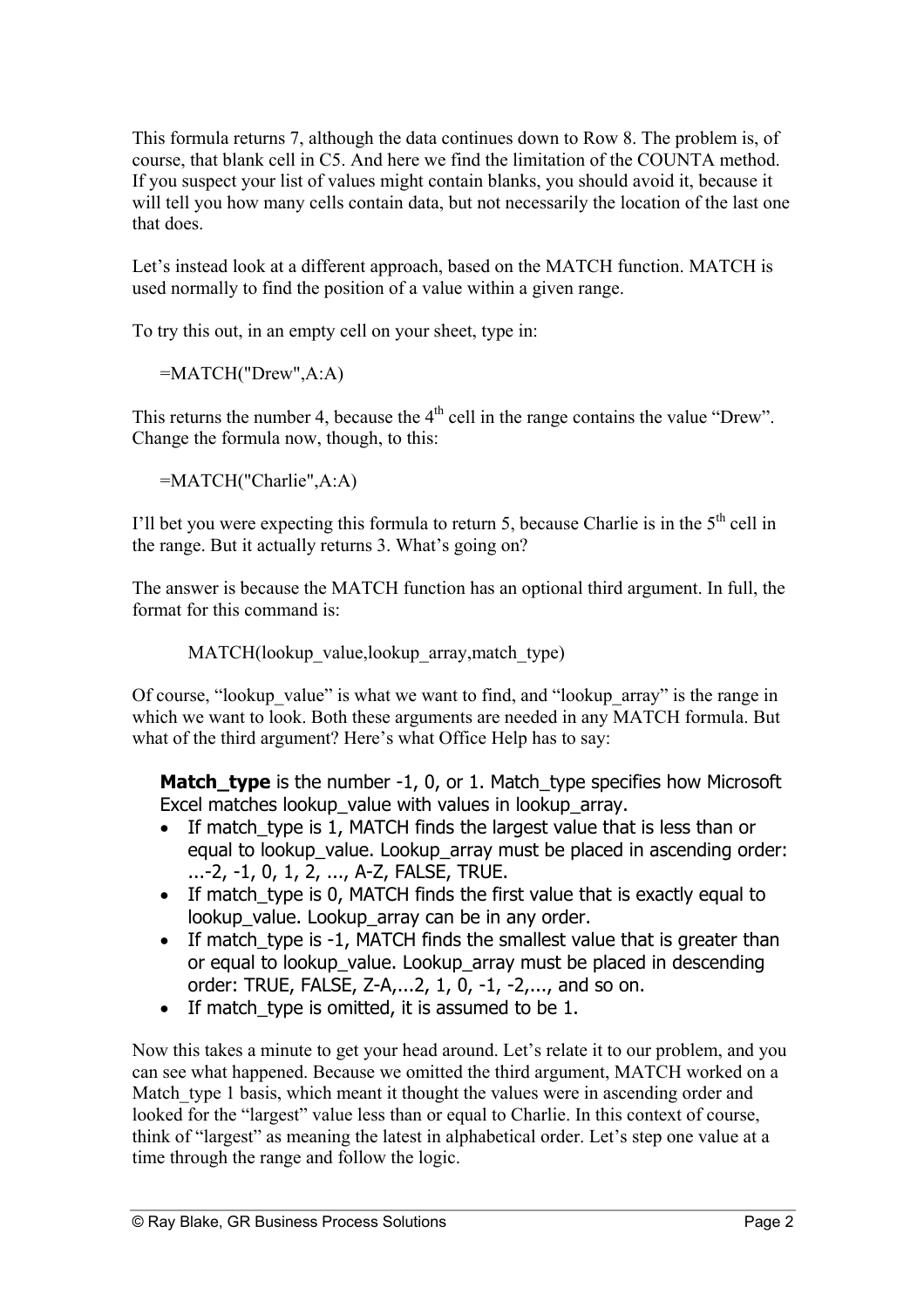**Step 1:** the function arrives at A1. It knows that this is likely to be a column heading, so if it's not an exact match for "Charlie", it passes straight by.

**Step 2:** it gets to A2, which contains the string "Andy". This isn't a match, and it's not alphabetically later than the search string either, so the function moves on.

**Step 3:** now it comes to A3, which contains the string "Bill". Again, no match, and it comes alphabetically before the search string, so let's move on.

**Step 4:** it reaches A4, which contains the string "Drew". Now, this doesn't match the search string, but it's alphabetically later than the search string. Remember that with this Match type set, the MATCH formula assumes the range is sorted in alphabetical order, so it thinks there's no point in looking any further. It needs to go back one step to find the "largest" value that isn't greater than the search string.

So the formula reports "Bill" as the best match, which equates to a value of 3, because it's the third value in the range.

Don't type this in yet, but think about the value you think the formula below would return:

=MATCH(99,B1:B10)

Now type it in an empty cell, and see if you were right. The result you got should be equal to the total number of letters in the name of the author of this article.

How weird is that? The best match for "99" is zero? Only, of course, because the next value in the list is greater than 99, thus forcing the formula to stop and pick the immediately preceding value.

And here is the key to understanding how this use of MATCH to find the last cell with data actually works. If I tried to MATCH to an absolutely **enormous** number, the MATCH formula should always get to the last number in any range without a match. When this happens, the MATCH formula simply reports the position in the range of the last cell containing number data. So if there are 100 cells in the range, the formula will return the value 100, if there are 3,000, it will return the value 3,000, and so on, even if in the middle of the range there are blank cells. But, usefully for us, it will discount any blank cells at the end of the range. So if I specify an entire column, it will return the row number of the last cell in the column with a number in it.

Sounds good, but how big is "enormous". Well, the biggest positive number Excel can cope with is  $1 \times 10^{307} - 1$ . This is number with 307 digits, all of which are 9s. We can get pretty close to it with the following in Excel:

## 9.999999E306

That's the number "9999999…" followed by 300 zeros.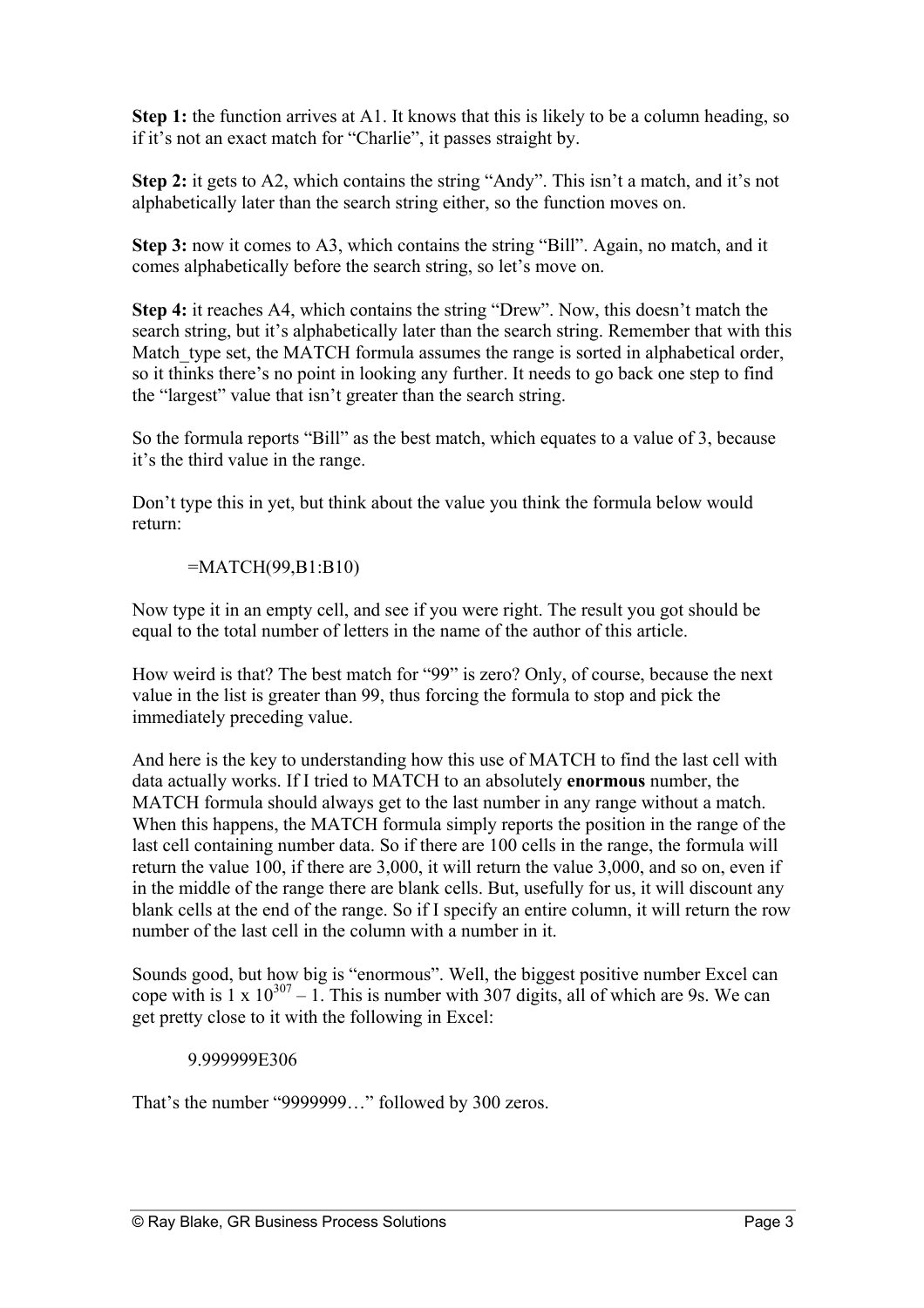Let's put it all together. In an empty cell, type this:

=MATCH(9.999999E+306,B:B)

This time, the formula returns the value 10, because it is the  $10<sup>th</sup>$  cell in the range which contains the last number value.

Now let's try it with a text column, though. Type this formula in:

=MATCH(9.999999E+306,A:A)

This returns an error, because the formula expects numbers and you've given it text to match against. Remember that MATCH always lets you get away with text in the first cell, because it assumes this is a heading, but beyond that cell, you need all numbers or blanks for this to work.

Fortunately, though, there is a different form of MATCH which will work for us with text. Type in this formula:

=MATCH("\*",\$A:\$A,-1)

You'll notice it returns the value 5, the row of the last text entry in column A. You might want to think about how this works. Of course, the "\*" is a text wildcard, which means "any text string" and by setting the Match\_type as -1, we're asking MATCH to find the "lowest" value which meets the condition, assuming the list is in decending numerical order. Got it? Well, you're either there or you aren't. Either way, it works!

You might think that this form of the command could replace the numeric MATCH we tried first, with all those 9s. To see why it can't, type any number into cell A6. You see what happens? Your text MATCH formula still returns 5 rather than 6, because it's looking only for text strings, not numerical values.

On the other hand, leave the number there in A6 and try this formula again:

=MATCH(9.999999E+306,A:A)

A minute ago, this gave us an error, but now it's returning 6, the position of the last (and only) number in column A.

To put the final nail in this particular coffin, type the name "Edgar" into cell A7. Now it's the text form of MATCH that gives us the right answer (7), while the numeric MATCH insists the last cell is in row 6.

What we really need is a formula which will return the last non-blank cell in a range, irrespective of whether this contains text data or numeric data. I call it the 'Combination MATCH' formula. Here it is:

=IF(ISERROR(MATCH(9.999999E+306,A:A)),MATCH("\*",A:A,-1), IF(ISERROR(MATCH("\*",A:A,-1)),MATCH(9.999999E+306,A:A), MAX(MATCH(9.999999E+306,A:A),MATCH("\*",A:A,-1))))